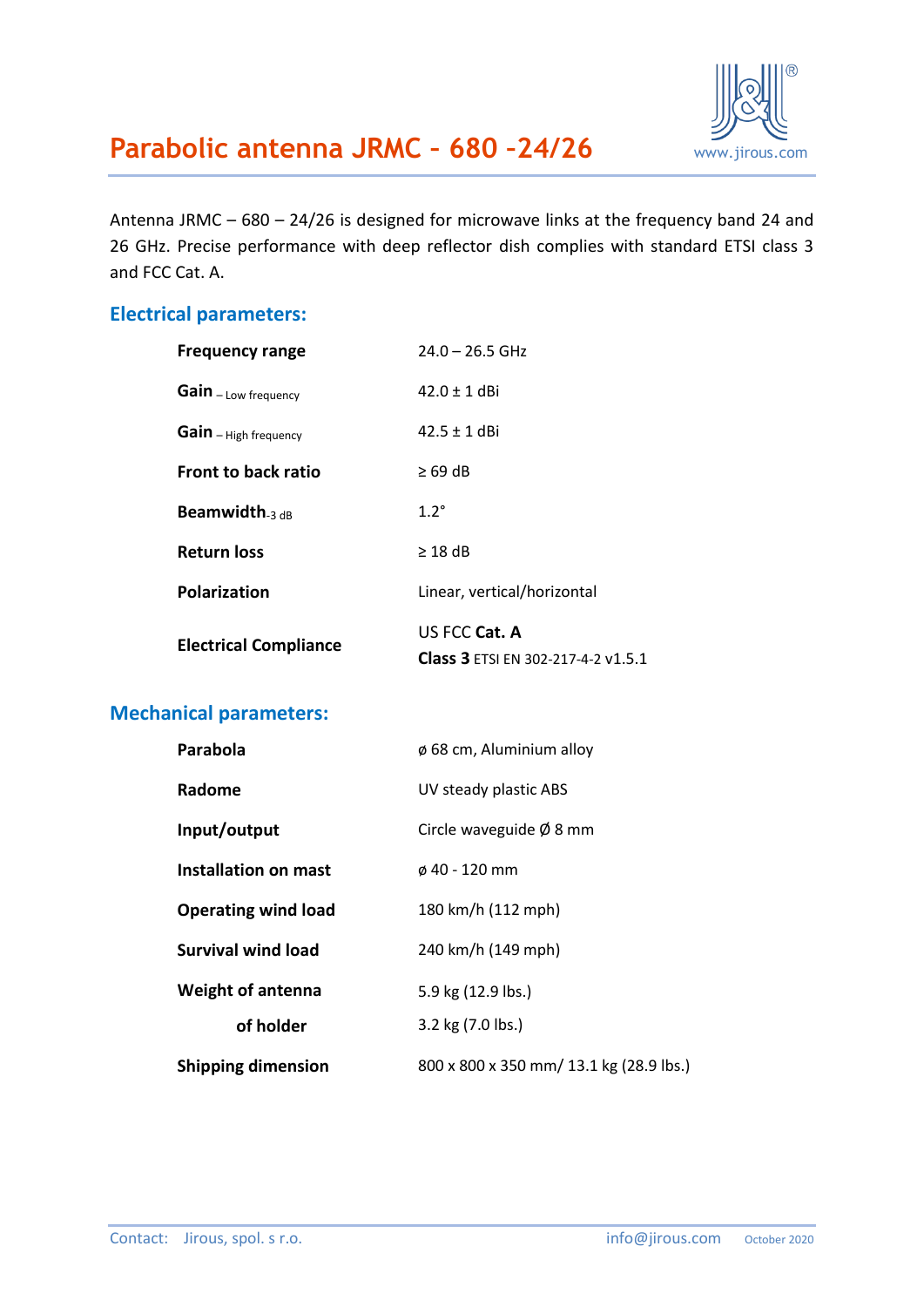

#### **Usage:**

- deep parabola for better parameters
- **easy to assembly:** first the holder and then the antenna only by 2 screws
- **fine setting** elevation (of gradient) and azimuth  $\pm 20^{\circ}$
- extreme wind stability

The antenna is supplied with a holder that allows easy mounting on a mast. The holder can be installed separately on the mast. Subsequently, you can simply hang up the antenna with microwave unit into it. The holder allows precise adjustment in both directions. Ready for right and left side mounting.

In the areas with the expected occurrence of the strong winds mounting on the mast with minimal ø 50 mm is recommended.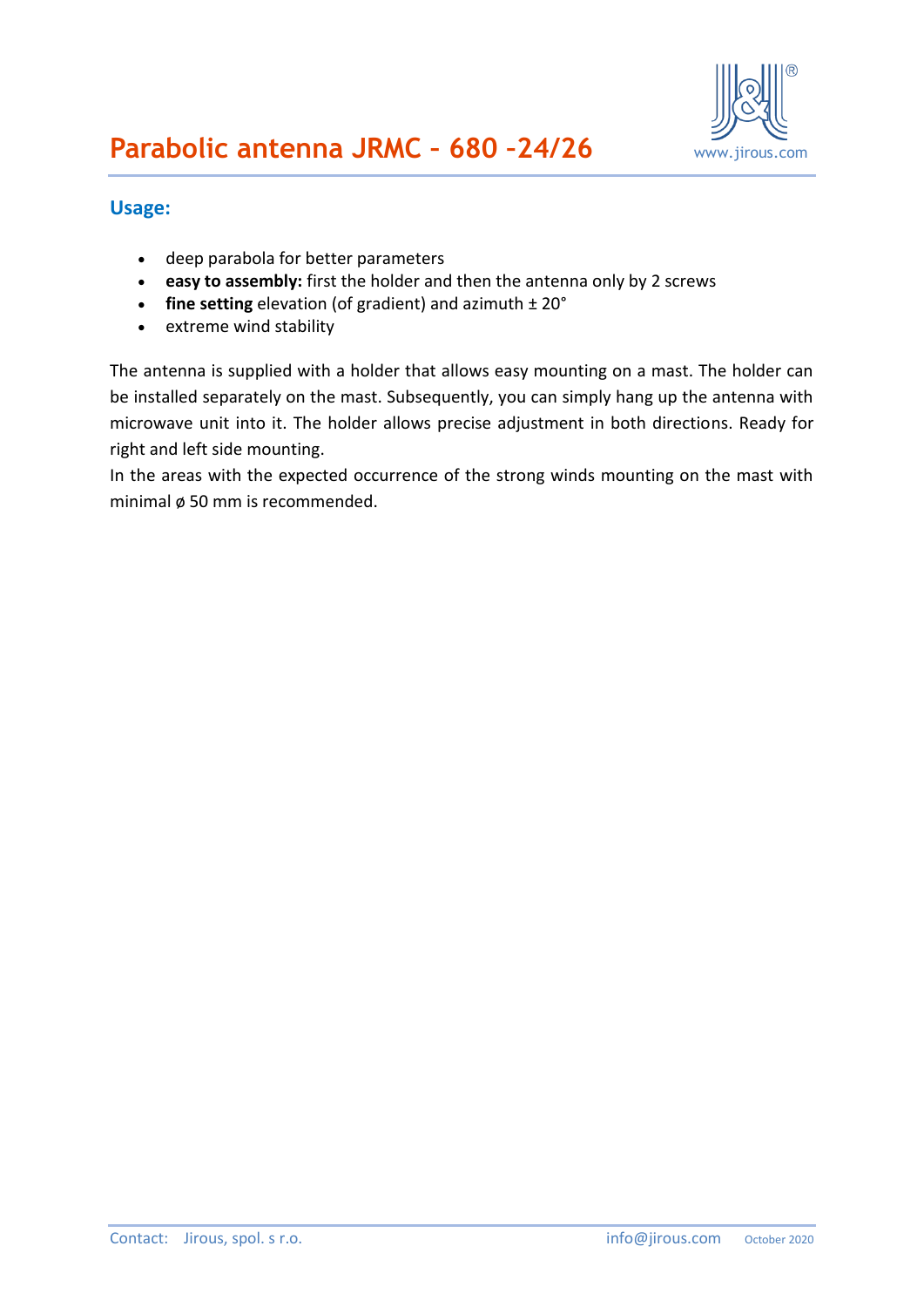

# **Parabolic antenna JRMC – 680 –24/26** www.jirous.com



## **Measurement of radiation pattern:**

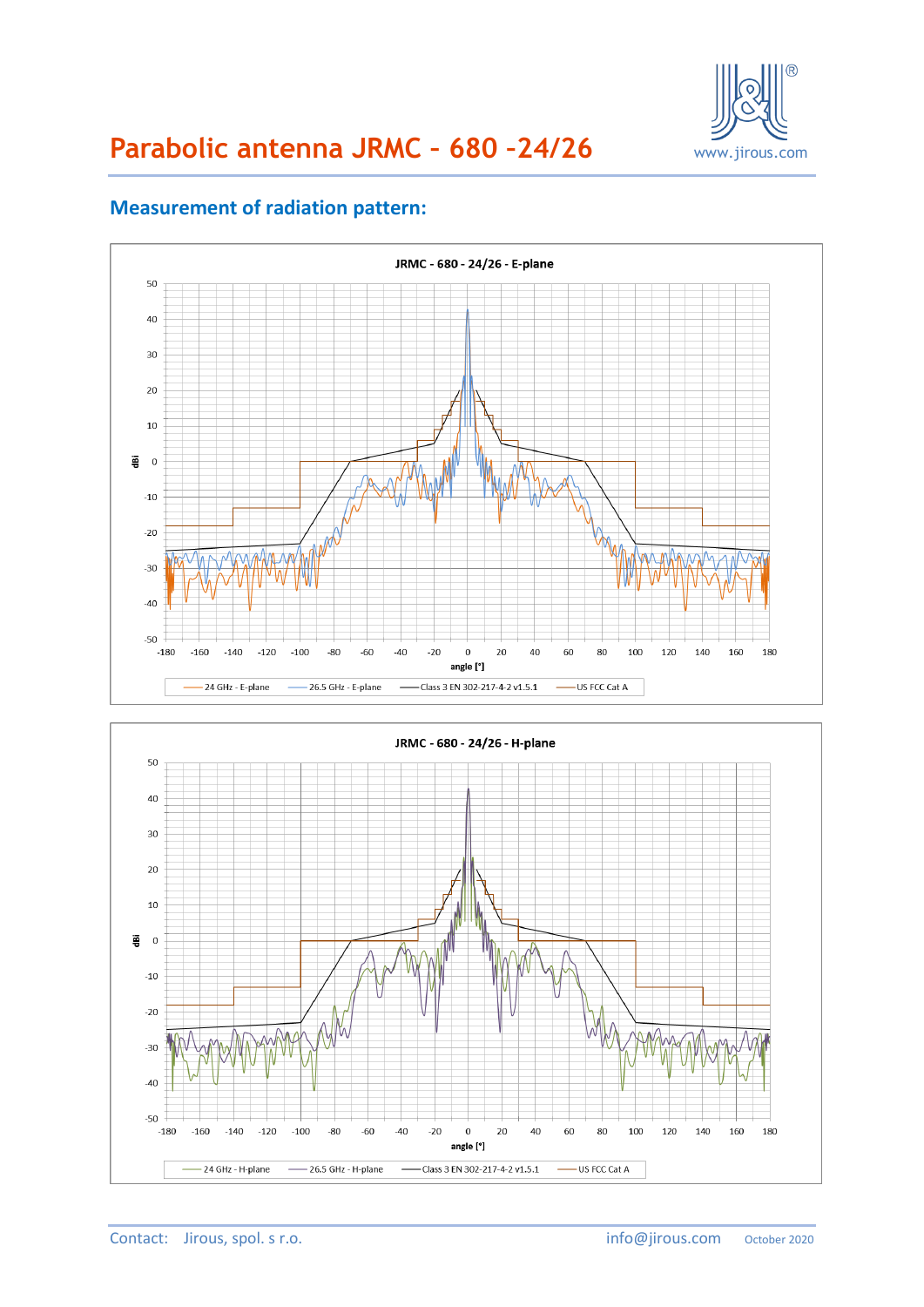

# **Parabolic antenna JRMC – 680 –24/26** www.jirous.com

### **Outline:**